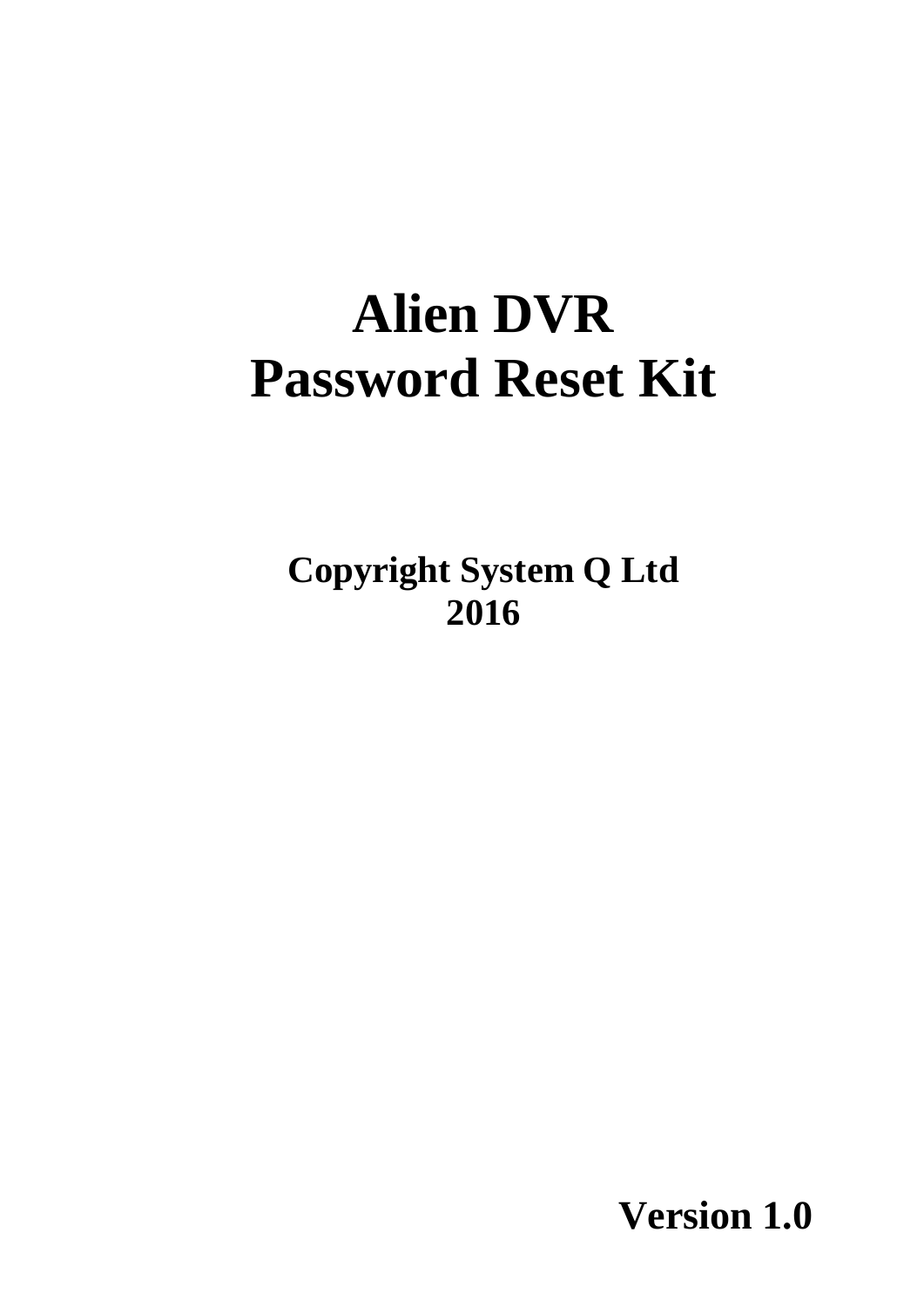# **Alien DVR Password Reset Kit**

# *Overview*

This software tool aims to reset an Alien DVR's *admin* password back to factory defaults, it does this by sending a unique reset code to it's RS232 serial port via a null modem cable.

The reset code is DVR and date specific so must be generated for each and every DVR uniquely for a specified date.

Only certain model DVRs are fully supported: *Heros*, *MegaHeros* and *MaxPix*, partially supported are the *Max* and *Pods* depending on their firmware. Other models are not supported.

# *Prerequisites*

The following requirements must be met ..

- Windows PC or laptop with USB port (optionally: 9 pin serial)
- PC Com port  $(1..14)$  set to  $115200,n,8,1$
- DVR with serial port in 'console' mode
- The enclosed application specific USB stick must be plugged into the PC

If using the supplied *Prolific* USB-to-RS232 adapter, install the device driver software before connecting it to the PC. This driver supports Windows 7, 8 and 10.

## *Kit Contents*

This kit contains ..

- Application specific USB stick
- Prolific USB-to-RS232 adapter (with Windows drivers)
- 9 pin female to female null modem cable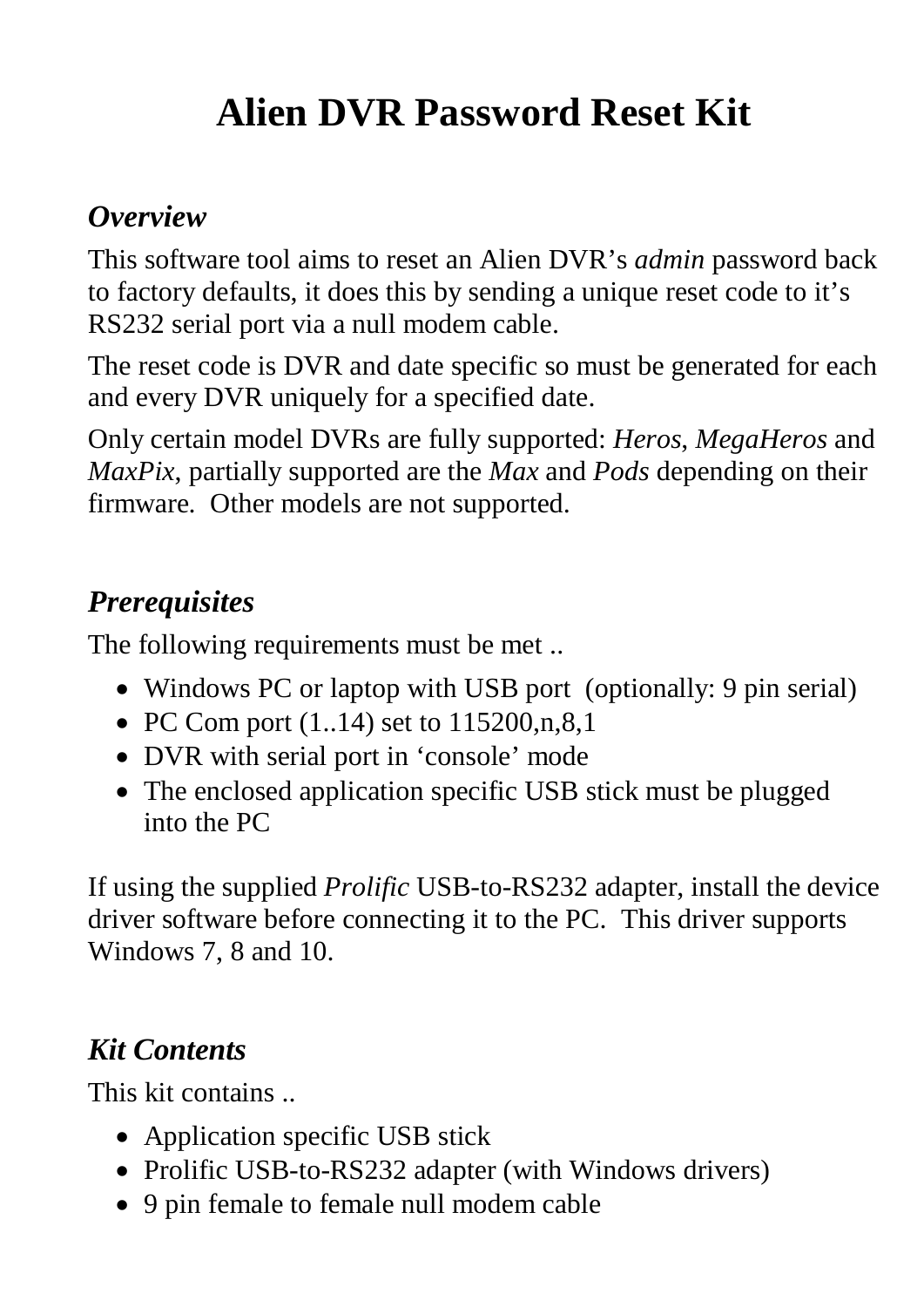### *Instructions*

#### *Step 1 : Identify the DVR*

- Launch the Alien-DVR-Reset-Tool.exe from the USB stick *The USB stick must be present initially but may be removed once the application has opened.*
- Connect PC to DVR using the 9 pin null modem cable
- Use *Find Port* to detect serial ports available in this PC
- Use *Scan for DVR* to search for the DVR *The application must be able detect the DVR before moving onto Step 2*

| DVR Serial Number Port            |                                           | Time<br>11:19:09 | Message<br>Found Port: Com7 |
|-----------------------------------|-------------------------------------------|------------------|-----------------------------|
| <b>Unknown</b>                    | <b>Find Ports</b><br>Com1<br>$\checkmark$ |                  | 11:19:09 Found Port: Com1   |
| <b>DVR Date</b><br><b>Unknown</b> | <b>Scan for DVR</b>                       |                  |                             |